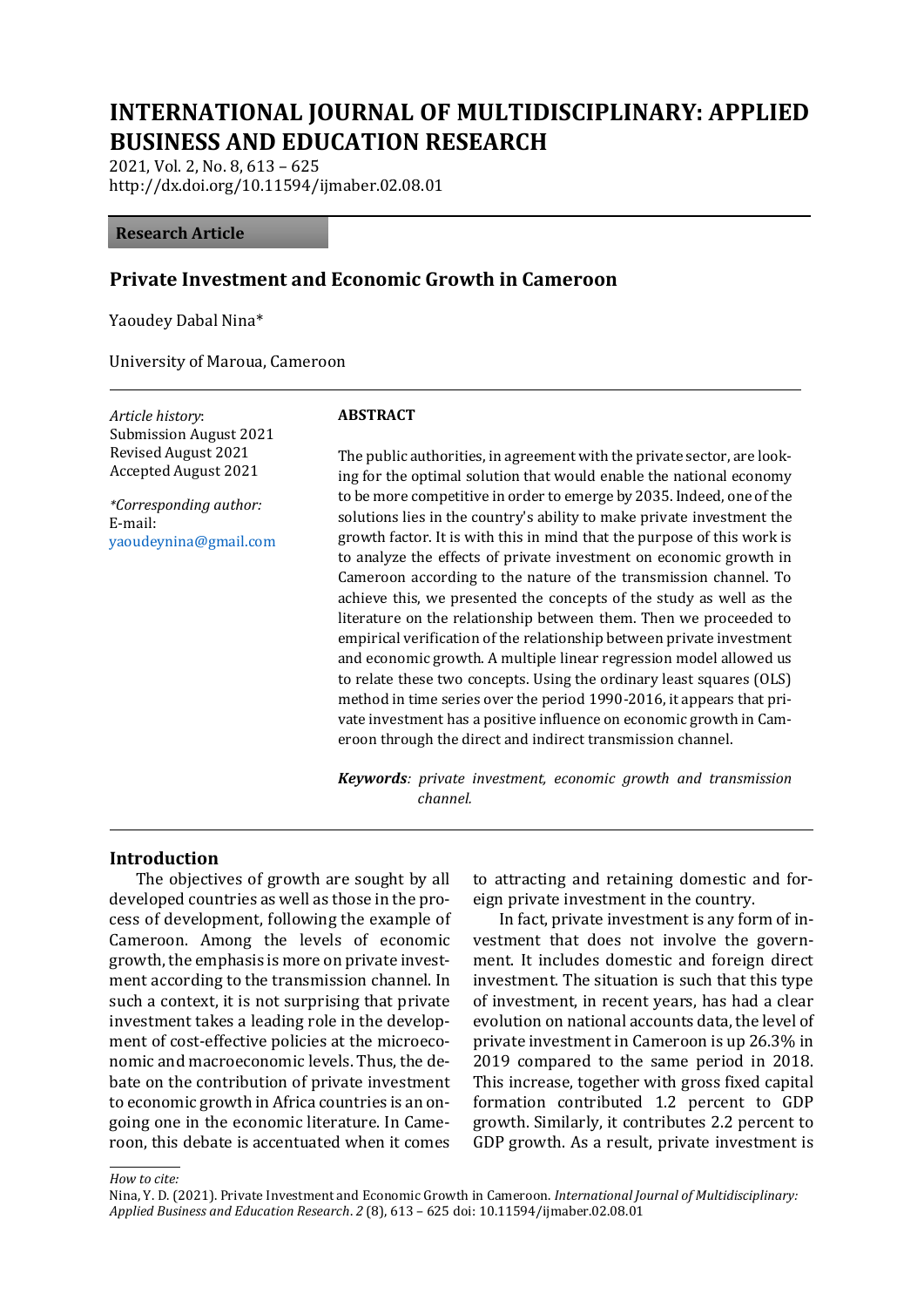estimated at CFAF 930.5 billion against CFAF 133.5 billion of public investment (INS, 2019). However, in 2018, there was an increase in total investment of 14.4% due to the increase in private investment of 8.5%. Thus, private investment drives growth, an increase of 1.7% to GDP growth. This performance is due to the increase in imports of capital goods and transport (INS, 2018). The year 2017 on the other hand will be marked by an increase in private investment of 6.7% after 2.3% in 2016. That is to say a contribution of 1.4 point against 0.5 point in 2016. This increase will be the work of the application of the law on investment incentives of 2013 (INS, 2017).

However, during the period 1977-1986, Cameroon recorded an average real GDP growth ratio of 7.6 percent. This was due to a high investment rate of 33% of GDP in 1985, averaging 2.9% from 1977 to 1986. However, Cameroon has experienced periods of economic crisis corresponding to a law investment rate rises (Touna Mama, 2008). The new industrial policy focused on the convergence of public enterprise to private enterprise, was marked in the 1980s (Touna Mama, 2008).

After the advent of liberalism as an economic doctrine in several developing countries and the implementation of the structural adjustment program, investments are particularly dependent on productive capital expenditures by the private sector. In Cameroon, exploration of the determinant of private investment shows that the pace of private sector capital accumulation appears to have been determined mainly, in the short run, by transitory factors, by output and by shocks in the level of demand. Controlling for other variables, in the analysis points to a displacement effect arising from government investment decisions, competing for resources that could have been used by the private sector. It is worth noting that China's current economic performance is due to an investment rate of nearly 50%, which is growing at a rate of over 30.5%. This country, for a growth rate of more than 10%, doubles its GDP every eight years. In Cameroon, there is a unidirectional relationship between private investment and economic growth (Ngouhouo and Mouchili, 2014).

Moreover, the attitude of investment, the main factor of economic development in all developing countries, has long been of obvious interest to economists and policy makers. However, the prevailing relationship between the business environment and the success of firms justifies the challenge that must be taken up by the authorities so that by 2035 Cameroon reaches its goal of an emerging country, although the business climate in Cameroon continues to suffer from a heavy and complex institutional a regulatory environment, ranking 166th out of 190 countries, according to the 2019 Doing Business ranking.

The trend of private investment in Cameroon, the multiple projects launched by the government and their clear state of progress, shows sufficiently that the development by private companies seems to be supported. The productive side is thus inscribed by the preponderance of very small and small enterprises that symbolize 98.5% of all firms. The medium and large companies, as for them symbolize respectively 1.3% and 0.2%. in addition, medium and large enterprises which execute more than 94%of the national turnover of the private sector use less than 52% of the wealth in the private sector. It can be deduced that investment is growing. The latter depends, in fact, on the growth of physical capital, labor and science. It is all the more easy as the private agents can attribute to themselves the fruit of their efforts, implying that the public levies are weak. In addition, the appeal to foreign and national investors has allowed the appearance of modern enterprises in various sectors such as hydrocarbons, beverages or banking. Nevertheless, the authorities have insisted that as far as possible local interests and the state through the national investment company should be associated.

We are therefore interested in the contours of private investment by seeking to assess the nature of its effects on economic growth in Cameroon. Thus, the article is organized as follows. Section two introduces the concept of economic growth. Then section three will focus on the theoretical framework of the association between private investment and economic growth and thus outline the research hypotheses. Section four will deal with methodological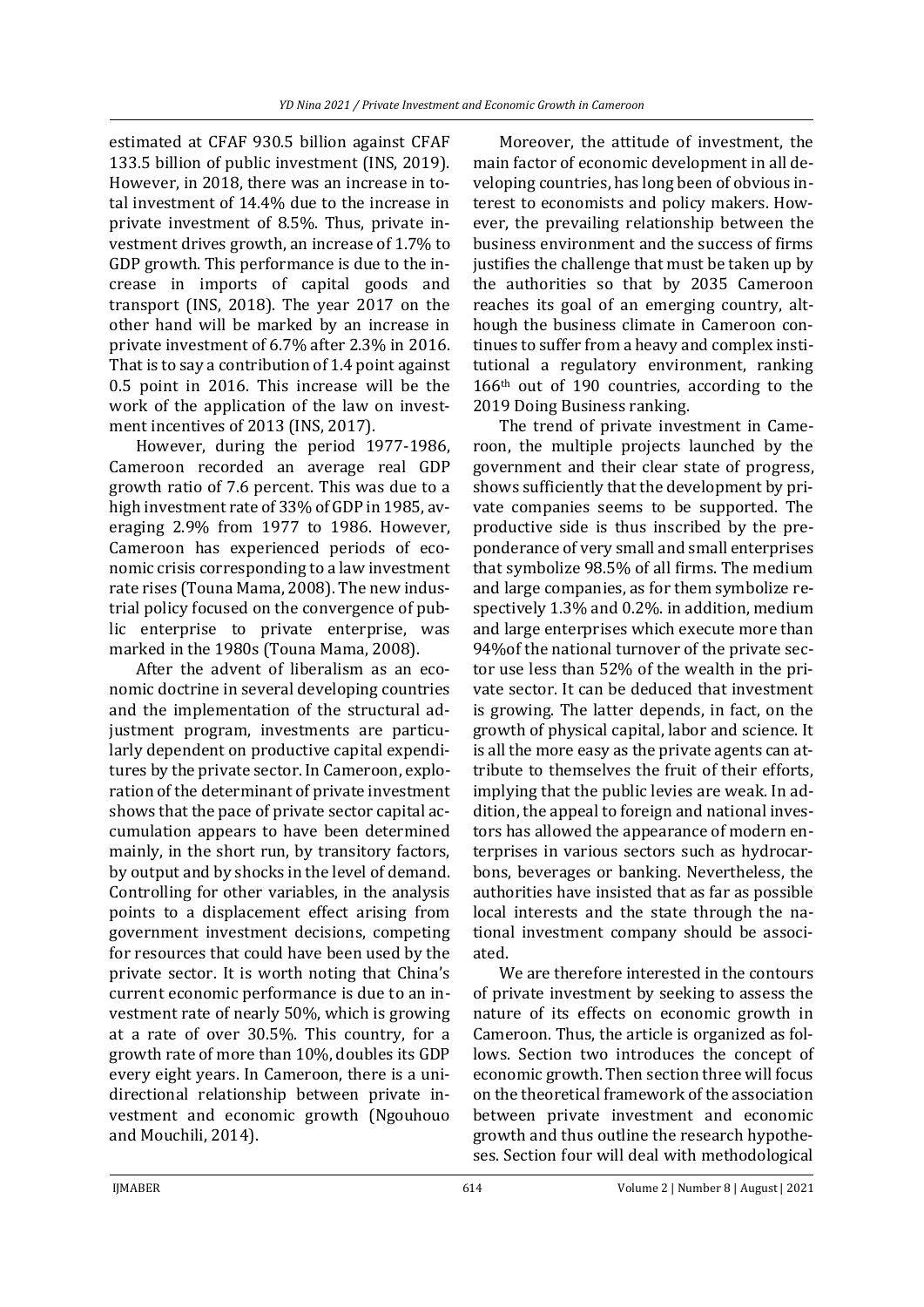aspects and we will present the result obtained and their interpretations. The last section will conclude with a synthesis and some avenues for further research.

# **Economic Growth**

Economic growth theory has seen a revival of interest in the nature of financing growth through private investment. Thus, for economists, investment is considered as the acquisition of physical assets that contribute to the current and future result that capital assembles. Thus, this conception has been exposed in the main detailed works of Cobb and Douglas (1928), of Tinbergen (1942), of Solow (1956, 1957), and others. They were among the best to use "the aggregate production function", in order to make explicit the existing relationship between material capital and labor.

In a theoretical way, the sources of economic growth have been explained by numerous theses. These theories have in turn elucidated the primary role of certain macroeconomic variables as a lever of economic growth. Private investment in particular. Indeed, Keynesian theorists, for whom financial phenomena are a determined factor in explaining the level of activity, have traditionally not been interested in long-term growth, but in the development of short-term models (Harrod-Domar models). Thus, some authors consider that the phase of economic development is determined by an increase in national income. The variable that can explain this is the private sector: it is the lung of economic activity. This is how Keynes began to think about the state of an autonomous investment function in the economy.

As a consequence of the Second World War, post-Keynesian economists will try to interpret the requirements in which a period of expansion can be constant. The Harrod and Domar model (1948) consists in extending the general theory of Keynes, which only supports the short term, to the long term. It makes it possible to highlight the highly vulnerable specify of growth. Specifically, he assumes that for growth to be reasonable, there must be neither underproduction nor overproduction. It must respect a rate that is a function of the economy's savings and capital ratio. However, it is very difficult for growth to respect this rate, since it depends on the investment intentions of entrepreneurs.

Solow's (1956) neoclassical conformist growth model ended the question of the origins of long-run growth and focused on the instrument of capital accumulation and annexation to the stationary state. The new theories have sought to re-establish an explicit study of the long-term characteristics of the increase in the return on capital.

Indeed, the research of an endogenous growth relative to the constant return or the quotients of the production accumulator, leads to question on the tangible external consequences anchored to the investment of the factors of production and on the role of the technology in the growth of the productivity. Solow (1957) concludes, in his studies, that a significant part of the increases in productivity remains unexplained. He develops this specificity by a residual granted to improvements in knowledge and technology that are not immediately measured.

# **Theoretical Framework**

In this section, we will first look at the concept of private investment which has a probable effect on economic growth and then present the cross effect between the two concepts.

#### *Private Investment*

For Keynesians, investment arises from the return on capital which is measured at its rate of interest. Thus, the variation in the investment costs of firms was identified according to the accelerator theory. According to this theory, there is a very strong and invariable correlation between investment and productivity growth. Never mind, to produce you have to invest. To better understand and explain the aspect of business investment, it comes down to explaining the evolution of production using other variables. Indeed, it seems obvious that an eminent gain ratio pushes the agents to invest more. However, the correct variable for deciding profitability is the difference between the rates of profit and the opportunity cost of funds.

However, J. M. Clark (1917) studies an investment function based on the accelerator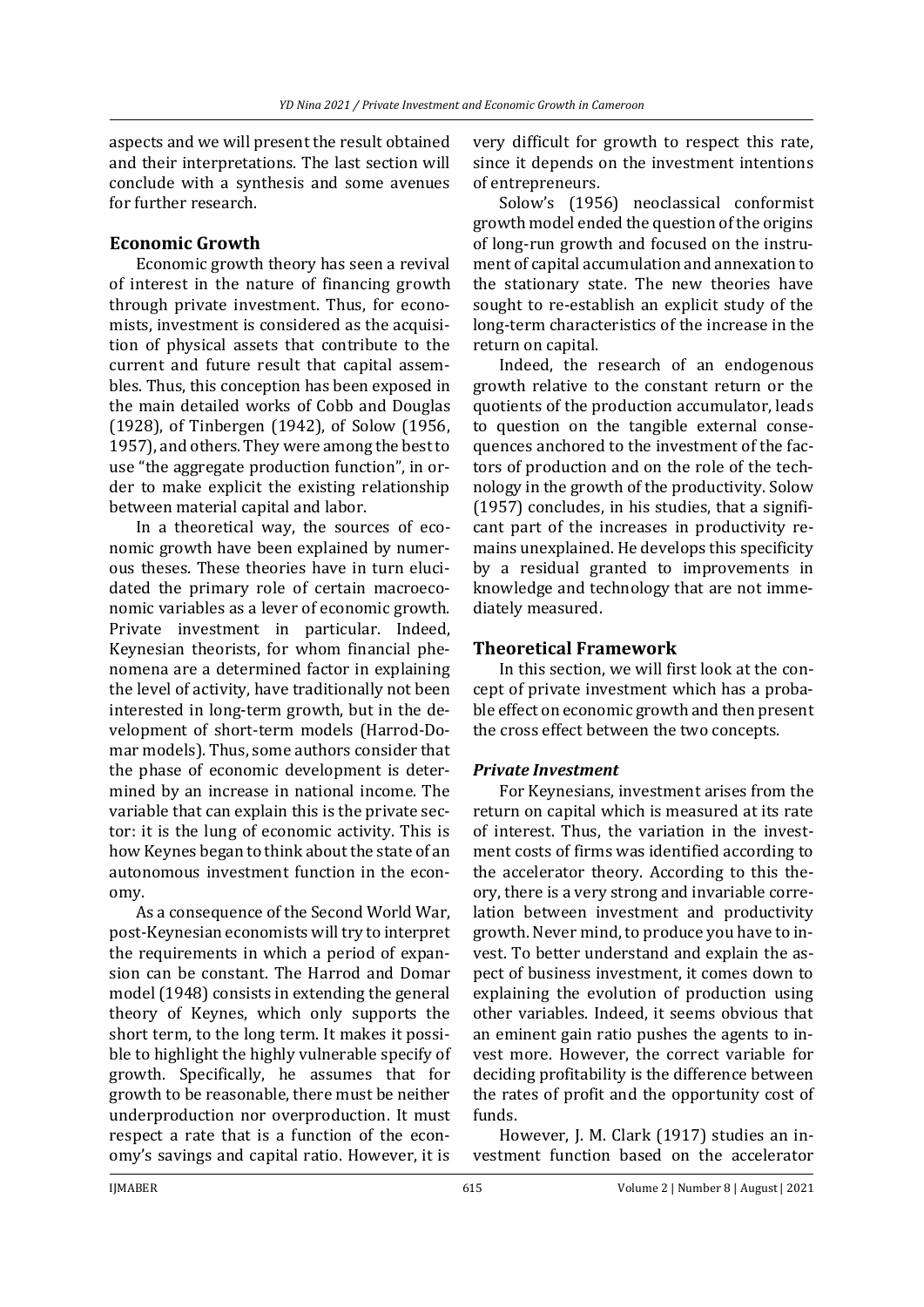principle. It analyzes the capital in two components: net investment and replacement investment. The J. Tinbergen (1938) studies, for its part, are trying to develop business investment by a function to be based on the basis of simple acceleration. These studies do not provide a reliable description of the observed investment and the second formulation is that of the flexible acceleration principle.

Romer (1986) assumes that technological change is endogenous and the private investment raises the level of technology across the economy. Thus, "private investment stablishes a link between technological progress and economic growth" (Grossman and Helpman, 1991). This concept will be widely defined by Jorgenson (1996), for whom the investment is the acquisition of current resources in a challenge of future productivities and can take several forms. The separate feature of investment as a foundation for economic growth is that its productivities can be internalized by the investor.

The evolution of the theory of investment gave birth to the thecenery of the accelerator, which makes investment a linear proportion of the evolution of growth. In addition, the Harrod - Domar models highlight the necessary rules and features that has the balance of a growing capitalist economy. The Domar (1946) idea is to consider that investment results in an equivocal influence on the economy. This is the foundation of our first assumption:

**H1:** « private investment positively influences economic growth in Cameroon through the direct channel. »

# *The Cross Effect of Private Investment and Economic Growth*

In the theoretical level, the private transitional transmission channel on growth is based on the principle of the accelerator. This principle of Albert Aftalion (1909) and John Maurice Clark (1917) is based on the link between early demand and the investment strategy used by companies intended to satisfy it. Thus, the spring idea is that of the adjustment of a productive potential to the anticipation of existing opportunities. In other words, thus is an adjustment of the offer has changing the situation.

Several authors are interest in reviewing private investment according to the transmission channel. Designs differ according to objectives and applications. Some refer to a descriptive approach to study private investment and its impact on growth according to the direct channel named domestic investment (Nazmi et Miguel, 1997). Others, on the other hand, used macroeconomic and macro-econometric processes according to the indirect transmission channel appointed foreign direct investment (Agosin et Mayer, 2000). This last model focused on growth models, temporal templates and calculating generally balances models.

Thus, at the end of these observations, the culmination does not provide a specific answer to the effect of private investment on economic growth according to the transmission channel. Private investment is the main method of funding growth. However, the use of this method is criticized between the major neoclassical and Keynesian currents.

For classics and neoclassical, the determination of the investment is used with the confrontation between savings and investment. Thus, this equality finds its balance through the time price, such as the interest rate, which is the fundamental parameter of the decision to invest.

The role of the invest by the relationship of production with its factors (capital, labor and technologies). Jorgenson (1963), in a neoclassical statement of the investment function takes into account the characteristics of the investment, the cost of capital and that of labor, as well as the capital-cost cost. In fact, the investment also results from the elasticity of substitution between these factors of production.

However, taking into account business forecasts is based on investment decisions generally turned towards the future. To solve this dilemma, Tobin (1969) proposes that all appropriate forecasts for summary companies in the prices that the stock market is in their assets. According to him, the ration (Q of Tobin) is the major characteristic of the investment. However, this contribution in explaining the change in business investment costs in Cameroon where the stock market is not quite developed.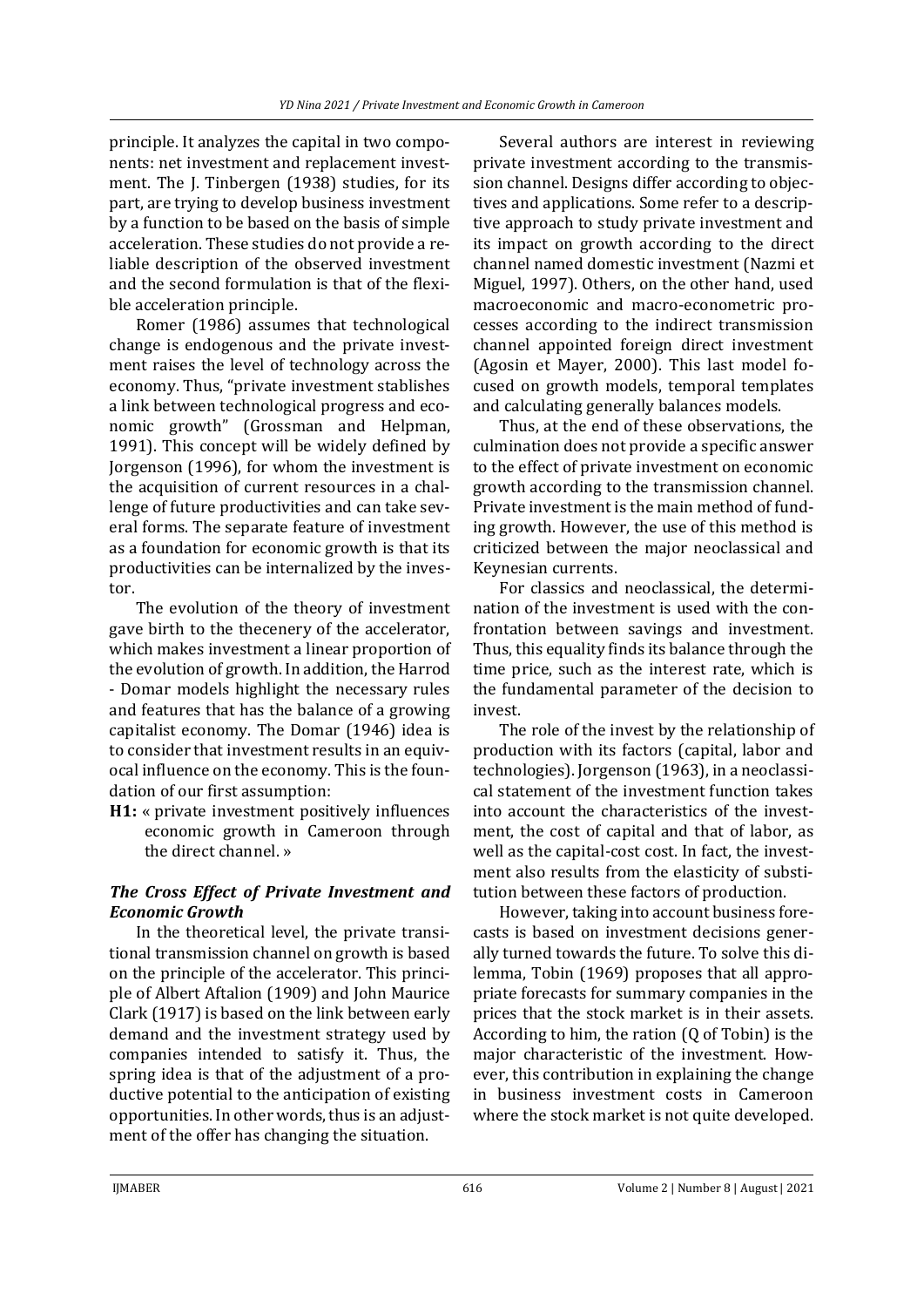Assuming that technical progress is achieved endogenously through private investment (Romer, 1986). This effect results in a production function with increasing returns to scale. In this perspectives, Ghura (1997) provides an analysis of the characteristics of Cameroon's economic growth from the relationship between private investment and economic growth. Similarly, for Jorgenson (1963), the value of the capital stock desired for any firm depends positively on the level of demand. A country's output would be a reasonable surrogate for aggregate demand as a determinant of private investment in the country. Therefore, modifying the production system consists in consolidating the competitiveness of the economy in such a way that it creates more wealth essential for growth. Thus, investing is a source of initiation through practice, and this knowledge cannot be adequate by the firm which produces it and is inevitably disseminated to other firms (Romer, 1986).

However, interest rates need to be higher to generate savings, which will develop the level of investment. In fact, Bleger and Khan (1984) notes that any effect of interest rate on private investment in developing countries, translates the effect of credit ration and exhibits an effect transmitted to private investment through the savings response to lower interest rate.

Nevertheless, these models, usually used in the literature, do not take into account the consequences of certain components of the economy. In addition, there are large-time, precisely annual series, to ensure that the effects are more robust. This is how, from a large amount of period, specifications, statistical tests and country samples. DeLong and Summers (1991) conclude that the social return on investment is reasonable and precedes the private performance. This result results in government intervention as a growth excitation device. Similarly, governments must strengthen any investment inadvertently investigation.

However, economic growth follows from emergence of innovation. To Romer (1990), these innovations take the next aspect of new methods, new tools, who join those already in place. The new equipment assets make it possible to improve the division of labor that is a positive externality for economic growth.

Barro (1990), for its part, will make public spending a determinant of economic progress and will provide the concept of optimal state size.

The state must contribute to the economy to improve the productivity of the private sector, by decreasing to the strict maximum, the tax abferences that would result from its financial interference. It is necessary to note the austerity of public infrastructures in the circulation of information, people and property. The tax consisting of funding these investments leads to a positive consequence on growth and not only a coveting consequence on the private sector. In this way, it is thus participated in public expenditure, not in a stability vision, but in a structural growth vision. By making the cost of lower information, these state interferences defend the implementation of the terms of a perfect rivalry. In view of the correlation between savings and investment of the organist growth theory, Lucas (1988), Romer (1990) and Barro (1990) support the idea that the accumulation of physical capital is the basis for the economic growth in the long term. This is the foundation of our second hypothesis:

**H2:** « private investment positively influences economic growth in Cameroon through the indirect channel. »

#### **Research Methodology** *The Sample*

Our work is to review the effect of private investment on economic growth over 1990- 2016 period. The model estimate will be used using econometric and statistical methods on multiple linear regression. The data is essentially taken from the database of The National Institute of Statistic (Cameroon), National Accounts and the World Bank's 2017 directory.

# *Presentation of Variables and Theirs Measurements*

# *The variable explained*

Also called dependent variable, he variable explained in our two hypotheses is economic growth. It is measured by the annual growth rate of GDP per capita (TxC). The economic growth measurement indicator that compares economic performance from one country to another is GDP (Gross Domestic Product).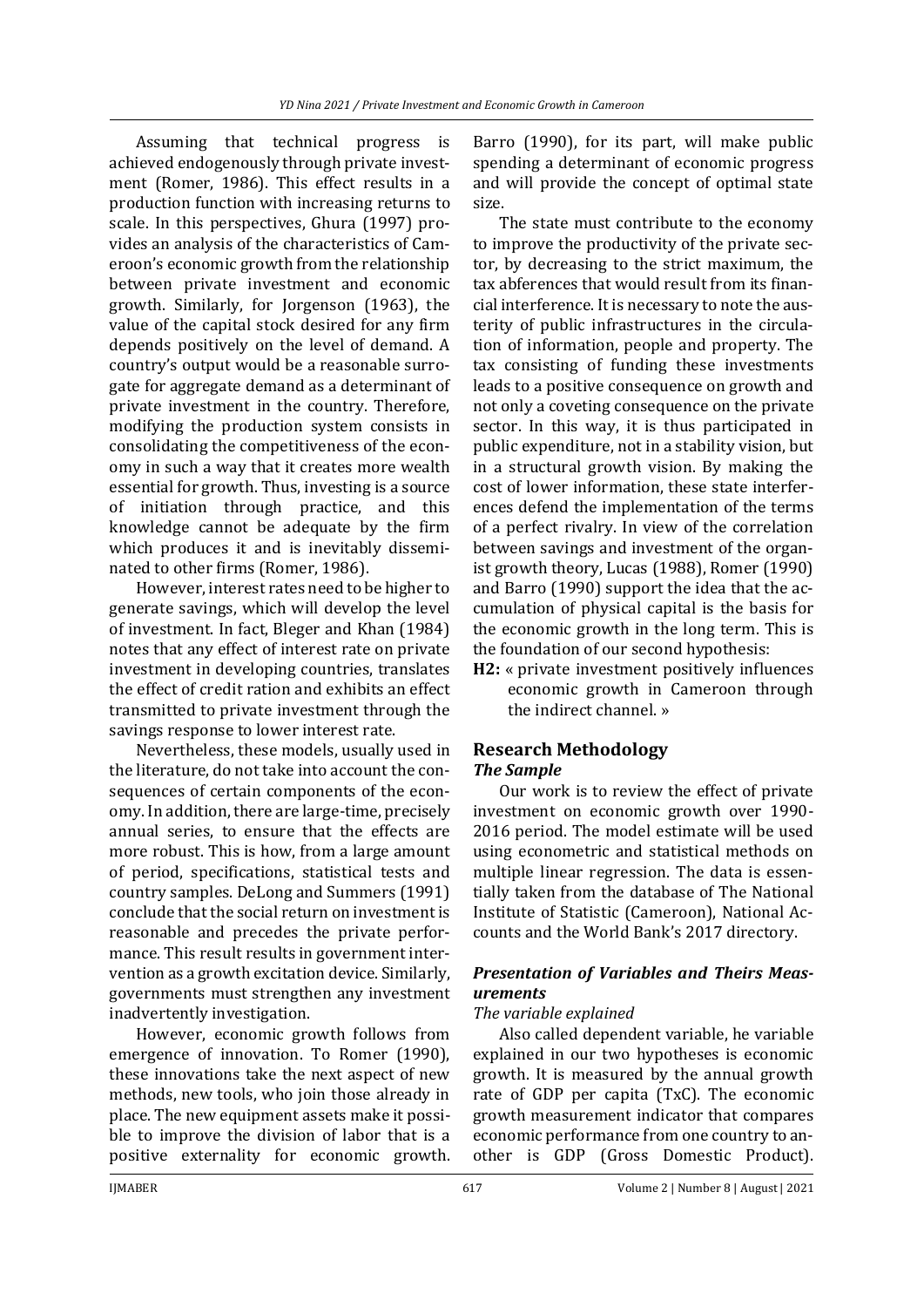Explicitly, the increase in GDP may be due either to an increase in the volume produced or has an increase in prices. Thus, growth in value takes into account inflation, while the volume takes into account the increase of the quantities produced.

The variable is an indicator of measurement except excellence of economic performance to the detriment of other alternative indicators. However, its relevance is conditioned by the existence of other variables called independent variables.

#### *Independent variables*

Samples independent variables, these are key aggregates that explain the phenomenon studies. In our analysis, we will distinguish several. In our assumption of the effect of private investment on the growth of the Cameroonian economy, there are two types of explanatory variables to know the main variable (physical capital investment) and control variables (public spending, public investment, foreign direct investment, political instability and inflation).

#### *Domestic investment* (INV)

The investment rate is the share of investment based on the wealth produced, logically it is the coefficient of the raw fixed capital formation of all economic agents reported to GDP and formulated as a percentage. It allows to experiment with the percentage of the devoted richness to the investment each year. Two-patient rate of models are based: the private sector investment rate (enterprises) and the investment rate of the country's economy that meets all the actors. It designates all acquisitions of productive materials and basic infrastructure (roads, dams, bridges, school, hospital). The works of Morrisson and Schwart (1996) have exhibited the importance of the physical capital investment growth.

According to growth theories, the accumulation of physical is the basis for growth. The consolidation of the value of infrastructures degrades costs (transport, energy…) and therefor encourages demand and supply, which leads to competitiveness.it can also allow the disencillations of poor regions and allow them to achieve more reasonable opportunities (Estoche, 2003). The measured retaining is the gross

formation of fixed capital as a percentage of GDP. The expected sign is positive.

#### *Foreign direct investment* (IDE)

The definition of foreign direct investment can be approximately several angles. According to the International Monetary Fund, foreign direct investment is achieved in order to acquire sustainable interest in business operating in the country of territory other than that of the national investor. And according to OECD, foreign direct investment is made to establish sustainable economic ties of business. In summary, IDEs define investments through which resident concepts of an economy provide or established a lasting gain in an entity of a foreign economy. The specific percentage investment of GDP is estimated from the net entrants flow of IDEs. These improve the overall productivity of an economy via the availability of technological and organizational knowledge negotiable to the rest of the economy. The retaining is the met incoming flow or incoming IDE in percentage of GDP. The expected sign is positive.

# *Public spending performance GDP* (DP)

Public spending is the total costs performed by public administrations. This variable represents the effectiveness of macroeconomics policies. Government spending can actually act on growth by encouraging the demand for goods and services, resulting in increasing production and thus growth. Public expenditure may, through the costs associated with education, health and other services that contribute to capital accumulation, increase the marginal productivity of production factors and growth, but these costs may have a negative consequence of growth when the following canvas occurs: the increase in the public spending results in an increase in the supply of the currency, with the inflation and decreases, by ricochet, savings, investment, production and growth. The measure retained is the expenditure of the annuities in percentage of GDP. In any case, the expected effect is positive.

# *Public investment* (INVP)

Invest, investing makes it possible to engage significant spending today in order to obtain a profit in the future. The decision-related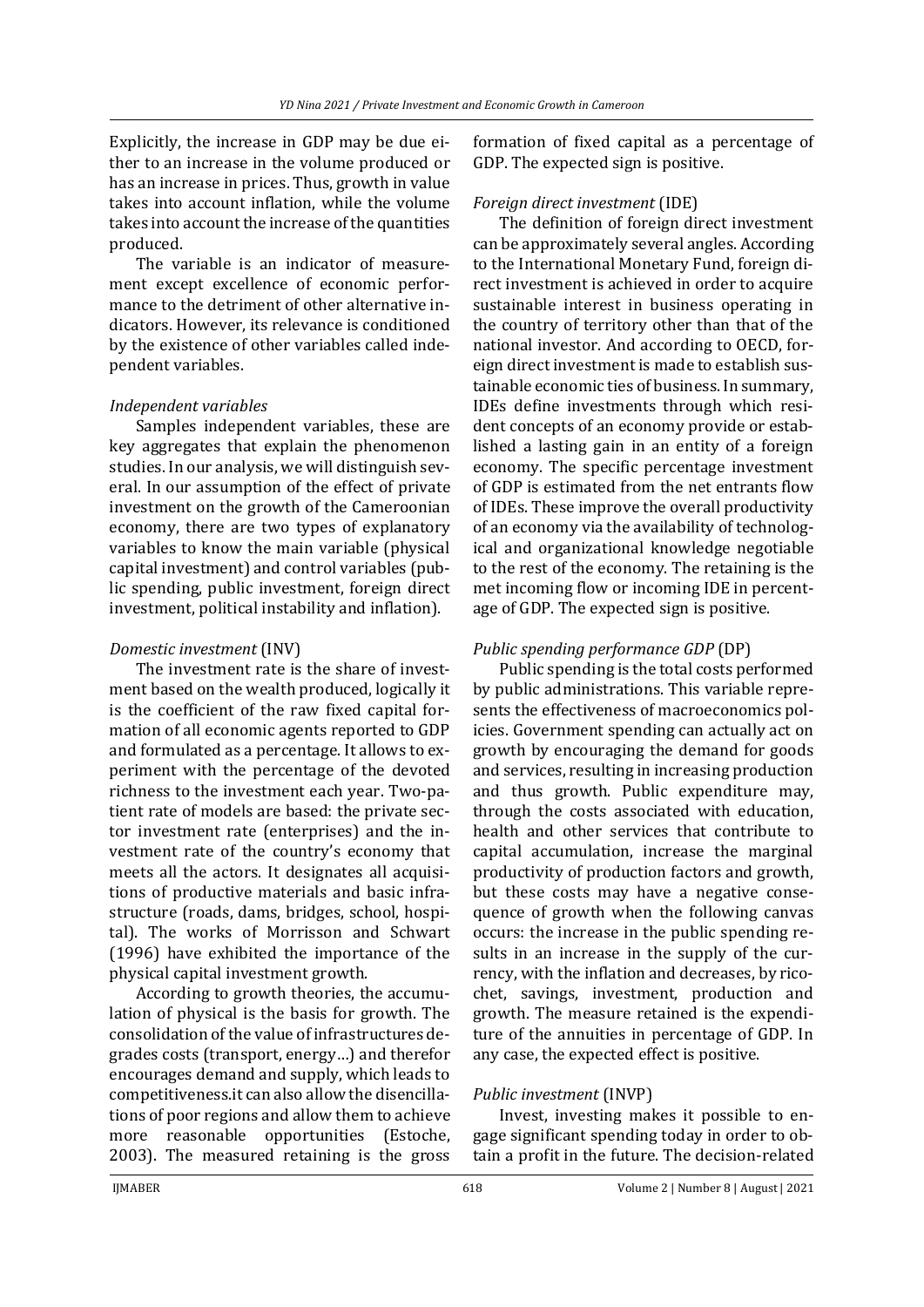decision is made by conferring the profits provided with interest rates of a financial investment. In a company, the distinction between investment and expenses is established that the investment firmly changes the operating cycle and allows its growth while the loads is consumed in the latter. As a result, investments in physical infrastructure, investment in training, education, health. All these are intended to support economic activity and put in place a necessary framework for the extension of the productive sector. We measure this component by spending percentage of total expenditure (% of GDP). The expected sign is positive.

#### *Political instability* (IP)

Political instability has been the subject of many political-economic debates. According to some authors, it is subject to riots, political demonstrations, civil wars, or ministerial reworks. Indeed, empirical studies conclude that it negatively affects economic growth. Thus, it can have direct effects on economic results. In addition, this variable is a linear combination of the policy instability indicators erect by the main component method submitted by Alesina and Perotti (1993). Thus, considered a measure of dislocation generated by the sits and their cororan, this variable is called dichotomic or silent. It takes value 1 is the country is in instability and 0 otherwise. Thus, the expected effect of strong instability on economic growth is negative.

#### *The growth rate of the population* (POP)

Under Barro (2000), Malthus (1798), growth is negatively rooted at fertility rate. Thus, having more children in the family will generate a growth rate of this population more superior. An increase in the growth rate may be the cause of the downtrend of per capita GDP. Similarly, in the context of exogenous growth models, such as soil, population growth leads to a depleting effect. The expected sign is negative.

# *Inflation* (INFL)

Inflation is the increase in the general level of prices. It is explained by a decline in the

purchasing power of the currency. The effect of inflation on long-term growth has been the subject of many empirical views. From De Gregorio (1993) has found a negative relationship between the level of inflation, the variability of inflation and growth in Latin America. It is on a sample of 12 countries in installing cuts of 1950 at 1985.in addition, Barro (1997), in a study on the regression of 1960 at 1990, has found a negative effect of inflation on the growth rate of production by the head. The measured retaining is the percentage rate inflation rate and the expected sign is negative.

# *Research Model*

Our study will inspire the Ghura (1997) model, for the more reason that we have data on our variables in order to enable us to explain the phenomenon in particular growth. To carry out this research work, a number of objectives are needed to channel our vision. Thus, the general objective is to examine the consequences of private investment on economic growth in Cameroon according to the transmission channel. Specifically, it is a question of analyzing the effect of private investment on economic growth in Cameroon according to the direct transmission channel and analyze the effect of private investment on economic growth in Cameroon according to the indirect transmission channel. From the detail of the literature, some variables are likely to influence private investment in Cameroon. Hence the retaining specification is inspired by the model used by Ghura (1997). Thus, we will add to the initial model the variables such as: physical capital investment, public spending, public investment, foreign direct investment, political instability and inflation.

The function is thus:

#### $\text{TxC} = \text{A} + \beta_1 \text{INV} + \beta_2 \text{INV} + \beta_3 \text{IDE} +$  $\beta_4DP + \beta_5 IP + \beta_6 INFL + \beta_7 POP + \epsilon_t$

With:

- A : constant;
- $\varepsilon_{t}$ : the end term;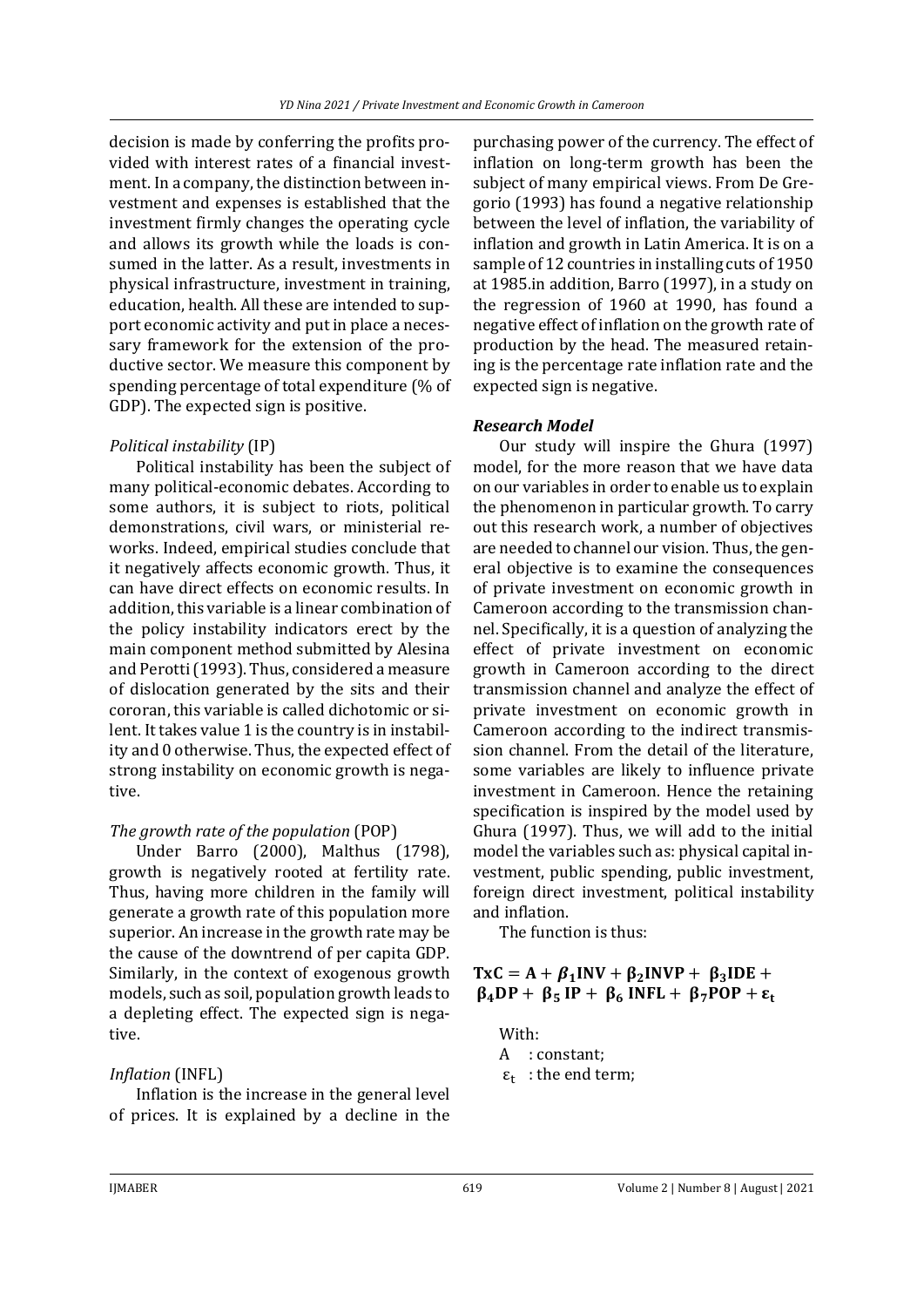| <b>Explanatory Variables</b>          | Measure (Code)                                                                                            | Coefficient | Signs Expected |  |
|---------------------------------------|-----------------------------------------------------------------------------------------------------------|-------------|----------------|--|
| Economic growth                       | GDP per capita (TxC)                                                                                      |             |                |  |
| Domestic Investment                   | Gross training of fixed capital<br>Positive $(+)$<br>$\beta_1$<br>(INV)                                   |             |                |  |
| <b>Public Spending</b><br>Performance | Public expenditures expenditure<br>Positive $(+)$<br>$\beta_2$<br>(DP)                                    |             |                |  |
| Public Investissement                 | Percentage expenditure of total<br>expenditures (percent of GDP)<br>$\beta_3$<br>Positive $(+)$<br>(INVP) |             |                |  |
| Foreign Direct<br>Investment          | Capital incoming flows (IDE)<br>Positive $(+)$<br>$\beta_4$                                               |             |                |  |
| Politic Instability                   | $0 \Rightarrow$ no instability<br>1=> presence of instability (IP)                                        | $\beta_{5}$ | Negative (-)   |  |
| Growth Rate<br>of the<br>Population   | Growth of the Population (POP)<br>$\beta_6$                                                               |             | Negative (-)   |  |
| Inflation rate                        | Inflation rate percent of GDP                                                                             | $\beta_7$   | Negative (-)   |  |

*Table 1. Summary Table of The Expected Economic Signs Expected of Variables*

#### *Empirical Results*

This is in this section to make a descriptive analysis and a multivariate analysis of the variables of the study.

#### *Descriptive analysis*

By observing, we see in table 2 which presents the descriptive statistics a difference between certain variables. The number of observations per variable indicates that we have a perfectly balanced series. Which develops by the existence of missing data at certain ranges for certain data and the delays applied to certain data. Moreover, on a significant variation within the sample. The above model entails an economic challenge. Such that the explanatory variables can be individually or jointly endogenous with the dependent variable, this is the case of domestic investment whose average is 21.18 points with a standard deviation of 2.48 whose interval is 14.31 at 24.24. So, investment positively influences economic growth rate of investments leads to a 21.24% increase in the growth rate of per capita GDP.

Thus, the statistics on public investment shows an average of 11.70 with a standard deviation of 0.93% on an interval of 10.29 at 14.39. what explains the complementarity of public investment as an economic growth carrier. In addition, political instability shows a positive average of 0.2222 with a standard deviation of 0.42, which explains the critical state of the country's socio-political situation.

| Variables   | <b>Observations</b> | Average  | Standard deviation | Minimum     | Maximum  |
|-------------|---------------------|----------|--------------------|-------------|----------|
| TxC         | 27                  | 0.103611 | 3.651093           | $-10.45730$ | 3.977432 |
| <b>INV</b>  | 27                  | 21.18319 | 2.487052           | 14.30539    | 24.23623 |
| <b>INVP</b> | 27                  | 11.70419 | 0.932834           | 10.29452    | 14.39682 |
| DP          | 27                  | 101.4833 | 3.09646            | 94.64102    | 105.3499 |
| <b>IDE</b>  | 27                  | 1.0800   | 1.20264            | $-1.01179$  | 4.342923 |
| IP          | 27                  | 0.2222   | 0.4236             | 0.0000      | 1.00000  |
| <b>POPO</b> | 27                  | 2.6786   | 0.1144             | 2.4968      | 2.9720   |
| <b>INFL</b> | 27                  | 2.3236   | 2.5189             | $-1.2776$   | 9.6187   |

*Table 2. Variables Statistics*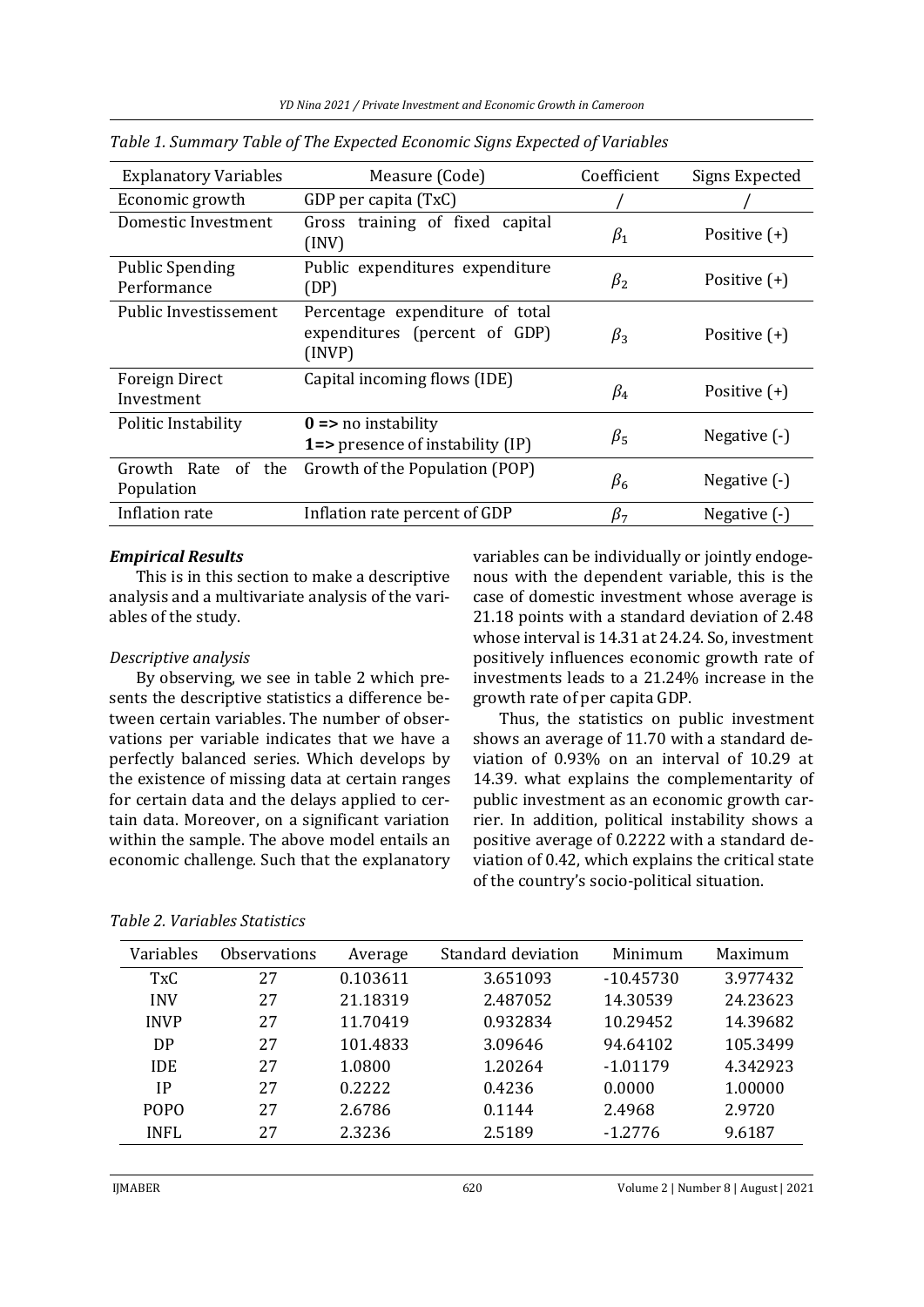#### *Multivariate analysis*

We see that the variables are all correlated with each other. The correlation matrix indicates a negative relationship between public investment, political instability and rate of population growth. However, this would not mean that these variables are independent. The

choice to present these variables in the results of our analysis is necessary, because they are quite correlated with each other. The table below presents the correlation matrix of these variables, calculated on the sample of our study.

|             | TxC      | <b>INV</b> | <b>INVP</b> | <b>IDE</b> | DP       | IP       | POP      | <b>INFL</b> |
|-------------|----------|------------|-------------|------------|----------|----------|----------|-------------|
| <b>TxC</b>  | 1.0000   |            |             |            |          |          |          |             |
| <b>INV</b>  | 0.7606   | 1.0000     |             |            |          |          |          |             |
| <b>INVP</b> | $-0.675$ | $-0.402$   | 1.0000      |            |          |          |          |             |
| <b>IDE</b>  | 0.4475   | 0.5733     | $-0.209$    | 1.0000     |          |          |          |             |
| <b>DP</b>   | 0.5987   | 0.8768     | $-0.130$    | 0.6387     | 1.0000   |          |          |             |
| IP          | $-0.366$ | $-0242$    | 0.3713      | 0.0997     | $-0.047$ | 1.0000   |          |             |
| POP         | $-0.738$ | $-0.435$   | 0.5411      | $-0.325$   | $-0.286$ | 0.1773   | 1.0000   |             |
| <b>INFL</b> | 0.1884   | 0.1288     | $-0.388$    | $-0.106$   | $-0.231$ | $-0.121$ | $-0.084$ | 1.0000      |

#### *Table 3. Correlation Between Variables*

The coefficient of determination of the estimated econometric model is equal to 0.8572. this would mean that the variations in Cameroon's economic growth rate revealed at 85.72% by the variables taken into account in the model. In addition, 85.72% of uncertainties in Cameroon's economic growth rate are explained by the variables domestic investment, public investment, foreign direct investment, political instability and inflation rate over the period 1990 at 2016. Moreover, the Fisher statistic (F-statistic) which tests the adequacy of the model (the significance of the model), strengthens the coefficient of determination.

This statistic is 0.0000, which is significantly less than 5%. Thus, we can deduce that the model is globally significant. Which can lead to testing the individual significance of the coefficients.

Our research aims to evaluate them. Investment channels through its role in Cameroon's economic growth. In this case the methodological aspect is the hypothetico-deductve approach based on the tests of hypotheses. Thus, the estimation of our model is carried out over the period from 1990 at 2016, that is to say a sample of 28 observations. The effects of this estimate are restricted in the following table.

| <b>Explanatory Variables</b> | Signs Expected | Coefficients   |
|------------------------------|----------------|----------------|
| <b>INV</b>                   | Positive $(+)$ | 0.148747       |
|                              |                | (0.5218)       |
| <b>INVP</b>                  | Positive $(+)$ | $-1.097236*$   |
|                              |                | $(-2.3415)$    |
| <b>IDE</b>                   | Positive $(+)$ | $-0.067470$    |
|                              |                | $(-0.1978)$    |
| DP                           | Positive $(+)$ | 0.445984*      |
|                              |                | (3.3536)       |
| IP                           | Negative (-)   | $-1.141632**$  |
|                              |                | $(-1.3650)$    |
| <b>INFL</b>                  | Negative (-)   | $0.145320**$   |
|                              |                | (1.0144)       |
| <b>POP</b>                   | Negative $(-)$ | $-13.24363***$ |
|                              |                | $(-3.8302)$    |

*Table 4: Results of The Model Estimate*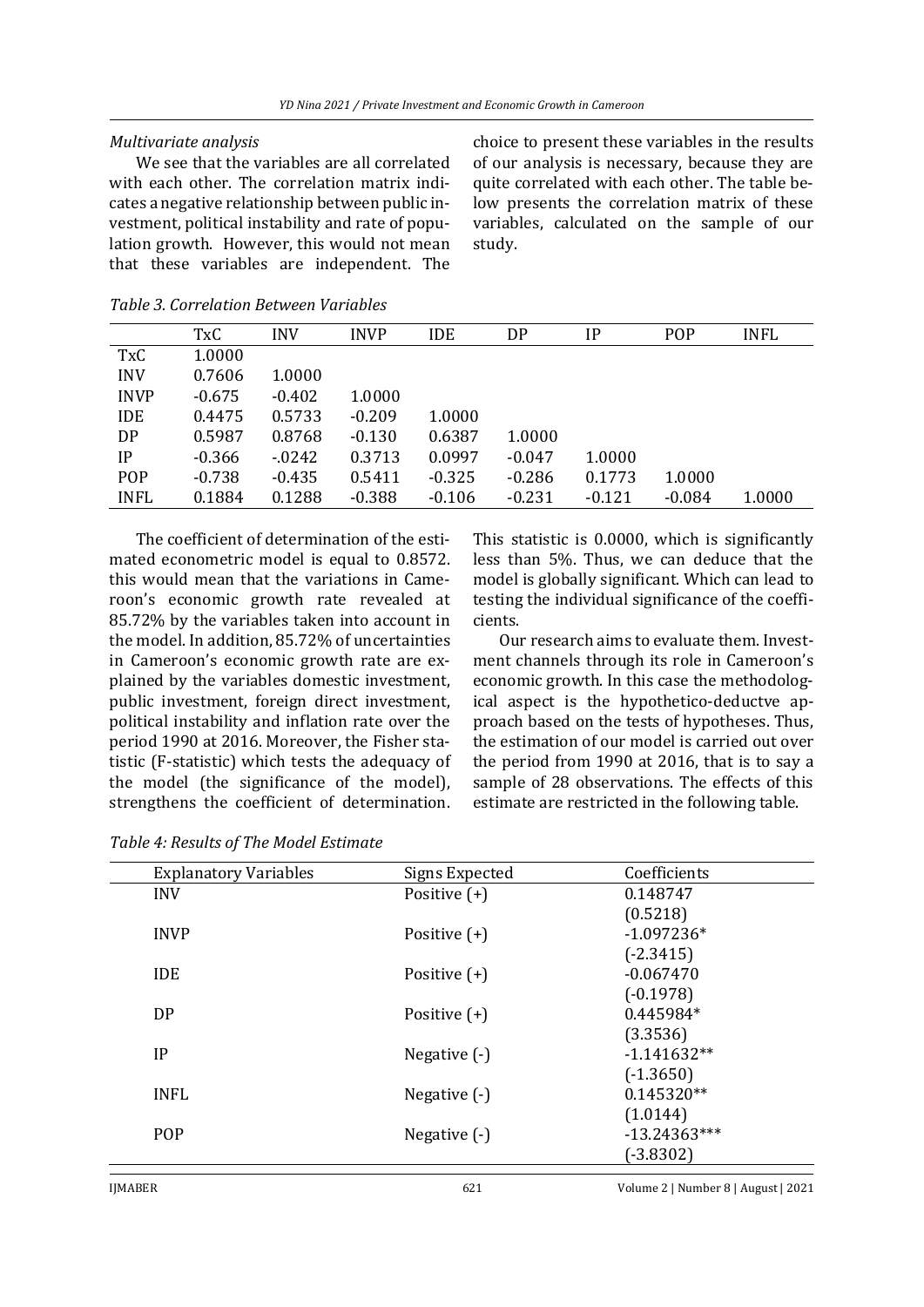| YD Nina 2021 / Private Investment and Economic Growth in Cameroon |  |
|-------------------------------------------------------------------|--|
|-------------------------------------------------------------------|--|

| Diagnostic statistic |           |
|----------------------|-----------|
| $R^2$                | 0.857248  |
| $R^2$ -ajuste        | 0.814422  |
| <b>SCE</b>           | 1.572845  |
| <b>SCR</b>           | 49.47685  |
| F-Statistique        | -46.48786 |
| <b>DW</b>            | 2.169277  |

Notes: the figures in parentheses indicate the values of statistics t, \*represent the significantness of the threshold of 10%, \*\* represent the significantness of the threshold of 5%, \*\*\* represent the significantness of the threshold of 1%.

The equation of this model is written:

**TxC = 0.148747\*INV - 1.097236\*INVP - 0.067470\*IDE + 0.445984\*DP – 1.141632\*IP + 0.145320\*INFL – 13.24363\*POP + εt.**

The coefficient associated with domestic investment is positive and significant at the 5% threshold. This variable has the expected economic sign. We can say that this investment contributes positively and significantly to economic growth in Cameroon over the period 1990 to 2016. According to this econometric estimate, a 1% increase in domestic investment leads to a 0,1487% increase in the GDP growth rate in Cameroon. This result confirms the neoclassical theory according to which investment is a factor of economic growth, thus, this result corroborates with that Romer (1986), the investment in capital increase the productivity and consequently the economic growth.

Similarly, the coefficient associated with this public investment variable is negative, which is in line with economic predictions. Thus, an increase in public administration investment of 1% leads to a decrease in economic growth of 1,0972%.

Similarly, the coefficient associated with the public expenditure variable is positive, which is in line with economic predictions. Thus, an increase in public administration expenditure of 1% leads to an increase in economic growth of 0,4459%. This is explained by the presence of an investment policy likely to allow an increase in production and to provide the economy with an adequate framework.

Government spending has a positive effect on growth by stimulating demand for goods and services, which in turn increases production and boosts growth. Public spending can, through spending on education, health and other services that contribute to capital accumulation, increase the marginal productivity of factors of production and growth. This result will contradict that obtained by Temouk (1999), according to which public spending has a negative impact on economic growth. Given that the sign is positive and its probability significant, we end up with an acceptance of the hypothesis:

**H1:** « private investment positively influences economic growth in Cameroon through the direct channel. »

The coefficient associated with foreign direct investment is negative and not significant at the 5% level. Which goes against economic predictions. We can say that this investment contributes negatively and not significantly to economic growth in Cameroon over the period 1990 to 2016. Thus, a net increase in foreign direct investment flows of one point leads to a decrease in economic growth of 0.0674%, all other things being equal. However, this result is in line with that of Sadik and Bolbola (2001), in their empirical findings that foreign direct investment has a negative effect on economic growth. It therefore appears that developing countries only benefit from a minority share of foreign direct investment flows, even though these flows have increase. However, Deblock (2005) believes that despite the recovery in 2004, foreign investment should no longer be seen as a panacea for developing countries, as international investors take into account market size, political and economic instability, governance more or less failure, corruption and low competitiveness of the system. From this result, we reject the hypothesis: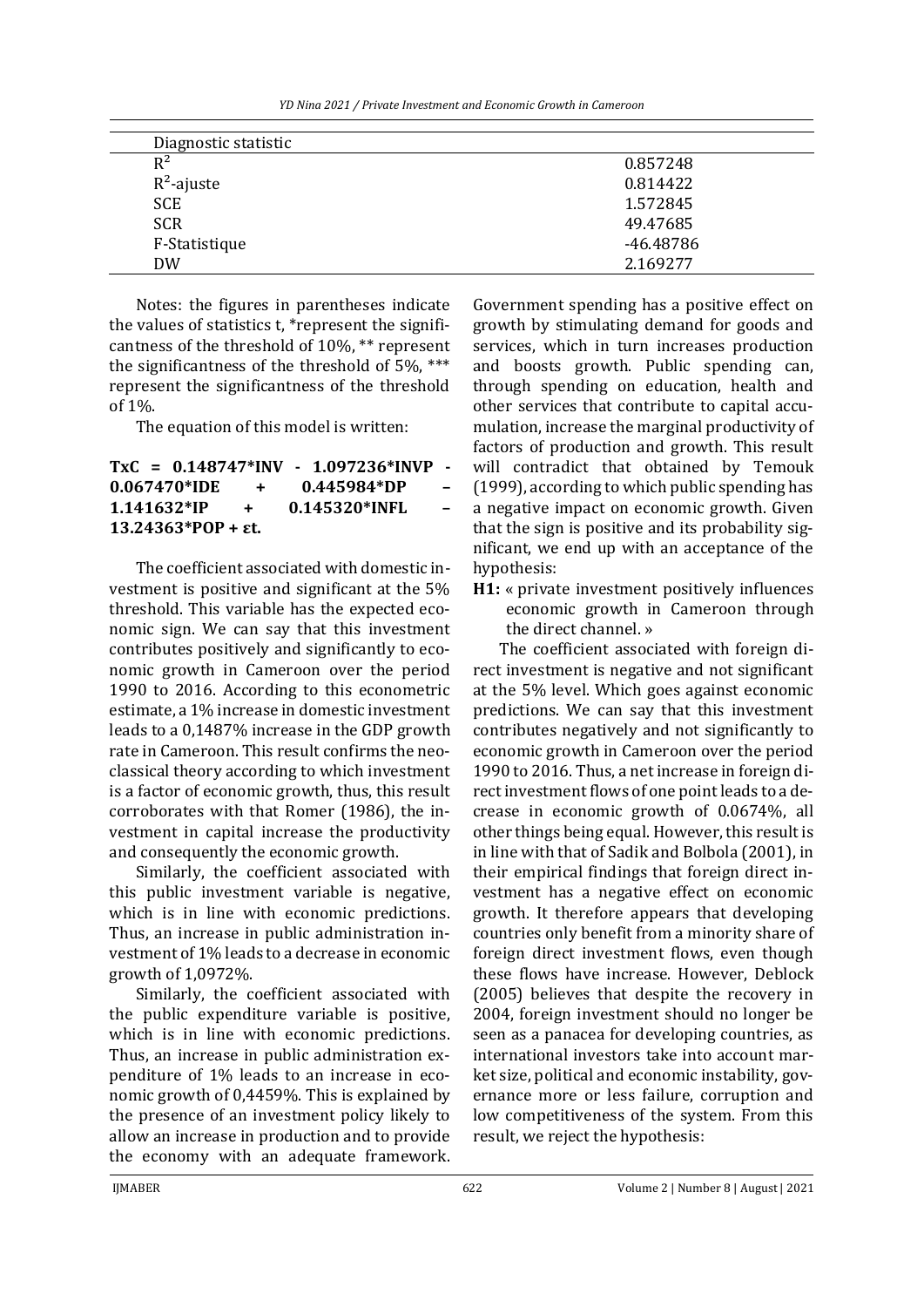# **H2:** « private investment positively influences economic growth in Cameroon through the indirect channel. »

The coefficient associated with the political instability variable is negative as expected. Thus, any increase of one point in this variable results in a decrease in economic growth of 1.1416%, all other things being equal. However, it has an insignificant effect, as its probability of 0.1874 is below the 5% threshold. Furthermore, by destroying physical and human assets, and by diverting public spending from productive activities, political instability depresses economic growth. This is what leads Collier (1999) to support the idea that, on average, a country to lose more than 2% per year of its GDP per capita compared to what it would have achieve without war. The world bank notes that political instability has been a factor in the decline of economic growth in Africa since the early 1970s.

The coefficient associated with the variable inflation is positive which is against the economic predictions. Thus, any increase of one point of this variable leads to an increase in economic growth of 0.1452%, all other things being equal. However, it has an insignificant effect, since its probability is 0.0000 at the 5% level. On the other hand, the results of other studies show a negative effect. De Gregorio (1993) found a negative relationship between the level of inflation, the variability of inflation and growth in Latin America. This on a sample of 12 countries is instantaneous cuts from 1950 to 1985. Furthermore, Barro (1997), in a study on the regression from 1960 to 1990, found a negative effect of inflation on the growth rates of output per capita.

The coefficient associated with the population growth rate variable is negative. Thus, the sign of this variable is not that economically expected. We can therefore say that an increase in the population of one point leads to a decrease in economic growth of 13.2436%, all other things being equal. Its effect is significant at the 5% level. A denser population decreases the evolution of technology due to notions of knowledge creation. Technology therefore complements the consequences and increases the profitability of the investment.

#### **Conclusion**

The objective of this research was to analyze the effect of private investment on economic growth in Cameroon, through direct and indirect channels. After any analysis, it emerges that private investment has a positive and significant link on economic growth in Cameroon through the direct channel than through the indirect channel. Moreover, to go around the subject centered on the contribution of private investment on economic growth in Cameroon. Our research was split into two parts: the first part was developed to the presentation of the concepts of the study, the second part consisted in evaluating the effects of private investment on economic growth. Our main objective was to analyze the effects of private investments on economic growth in Cameroon according to the nature of the transmission channel. Two specifics resulted from this main objective:

- a. Analyze the effect of private investment on economic growth in Cameroon through the domestic investment channel;
- b. Analyze the effect of private investment on economic growth in Cameroon through the foreign direct investment channel.

The review of the existing theoretical and empirical literature led us to formulate the following general hypothesis:

- **H1:** « private investment positively influences economic growth in Cameroon through the direct channel. »
- **H2:** « private investment positively influences economic growth in Cameroon through the indirect channel. »

We made an estimate using the ordinary least squares (OLS) method. Our study was spread over the period 1990 to 2016. In fact, the process considered of studying the stationarity of the variables, studying the existence of cointegration relation between the variables. Signs of the coefficients associated with each explanatory variable. Thus, after regression, our model is globally significant, with a high coefficient of determination and the Fisher statistics below the critical threshold of 5%. Some variables had the expected parameters, others had the opposite sign. We justified the why. But, the focal point of the estimate was to discover the fate of our two hypotheses. Thus, the first hypothesis was validated: the direct channel of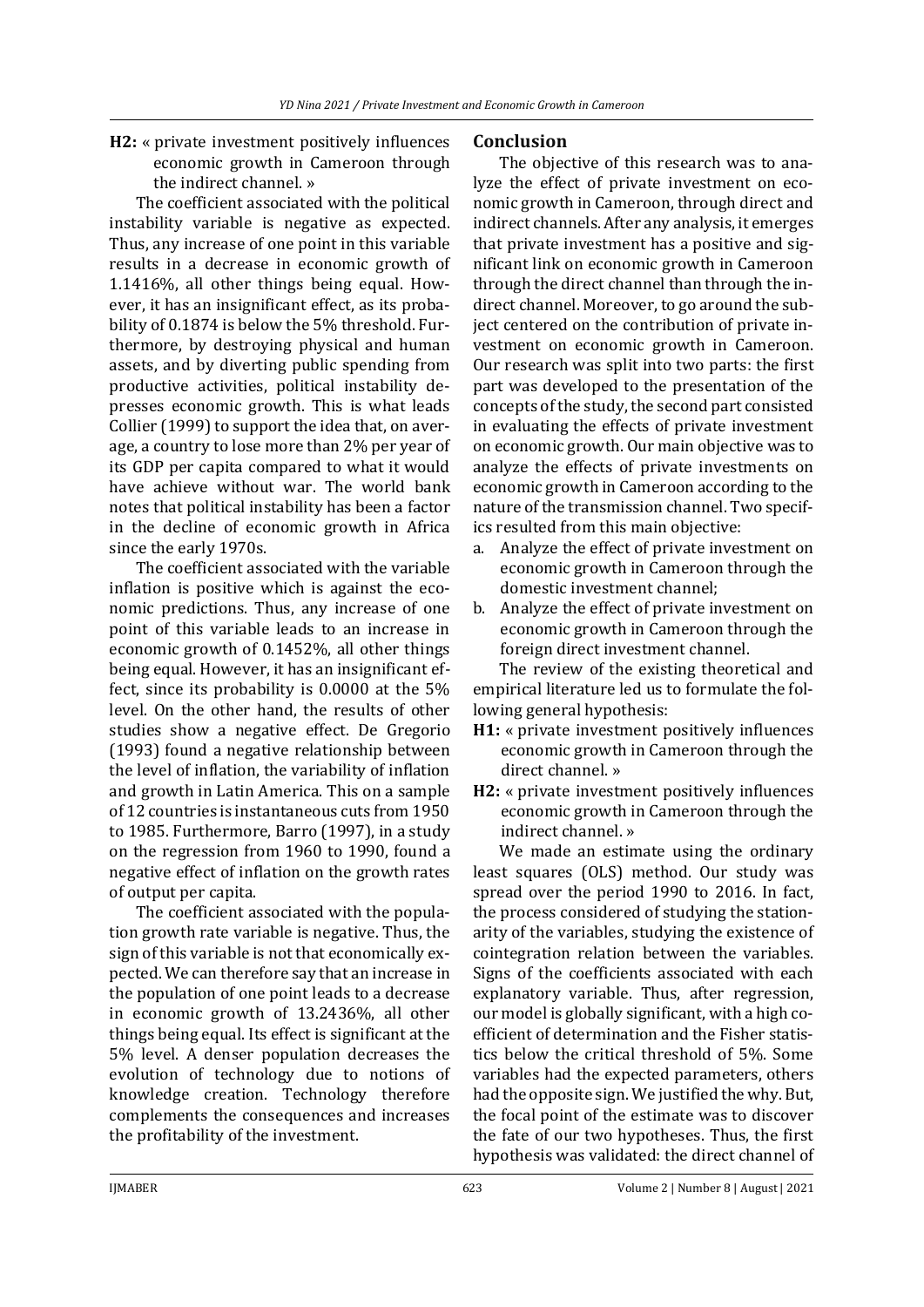private investment positively influences economic growth in Cameroon. On the other hand, the second hypothesis did not meet the same fate: it was rejected. The indirect channel of private investment has a negative effect on economic growth in Cameroon, as political instability in some regions of the country persists.

In addition, the economy of Cameroon needs supports from private and international partners to be recovered, because in recent years, the country has focused on private investment as a pledge of its growth. It will have failed to allow Cameroon to achieve strong, sustained and stable economic growth that could lead to develop.

Development is a more complex notion that goes beyond simple economic growth. It is a qualitative phenomenon which involves social well-being, intellectual and cultural development, respect for human rights and the guarantee of fundamental freedom, strong and sustained growth, protection of environment, etc. development cannot be to economic growth alone. Likewise, economic growth cannot be the exclusive functioning private sector.

It is true that the rule of private investment in economic activity is undeniable as the financing of economic growth. But my economic growth presupposes above all a quantitative increase in production, an improvement in production processes to make the economy competitive. However, Cameroon is not such a large producer. Its economy is based mainly on agriculture, which itself requires investment likely to lead to development. In a momentum, it would be necessary to equip the economy with cutting-edge technologies for an improvement of production processes, industrialize the economic landscape, encourage and support foreign and national investors, by reducing taxes, removing red tape, and above all by improving the business climate by combatting corruption, which is notoriously damaging to economic activity.

Our work highlights a number of limitations. First of all, the data in the study does not all come from the same source. As a result, they can be subject to a number of biases. They come from the database of the National Institute of Statistics of Cameroon and the World Bank. Secondly, it was not easy to collect the data for

this study because of the often interrupted nature of the data of certain variables in the same database. Finally, we took into account that 28 observations for our study, all this because of the limitations that we mentioned above.

Moreover, an extension of our study period could make the results more interesting. In other words, our results can be improved if we increase the number of observations. Moreover, in order to improve our work, we could extend the research to the whole of Sub-Saharan Africa.

#### **References**

- Aftalion, A., (1913), Les Crises Périodiques De Surproduction, éditions M. Rivière, Paris
- Agosin, M., R., and Mayer R., (2000), "Foreign Investment in Developing Countries. Does It Crowd In Domestic Investment?" UNCTAD/OSG/DP 146
- Akpalu, W., (2002): "Modelling Private Investment In Ghana: An Empirical Time Series Econometrics Investigation (1970-1994)," The Oguaa Journal Of Social Sciences, Vol. 4, Faculty Of Social Sciences, University Of Cape Coast.
- Amin, A., A., (2002), An examination of the sources of economic growth in Cameroon, AERC Research Paper 116, African Economic Research Consortium, Nairobi
- Asante, Y., (2000): "Determinants of Private Investment Behaviour," AERC Research Paper No. 100, Nairobi: AERC.
- B. Dia Kamgnja et Touna Mama, (2001), Le Comportement D'investissement Privé au Cameroun: Un Resserrement De La Contrainte Financiere? Les Cahiers Du SISERA - 2002/1
- Barro R., (1990), Government Spending In A Simple Model Of Endogenous Growth, *Journal of Political Economy*, Vol. 98 N°5;
- Bende-Nabende, A. and Ford, J. L., (1998), « Foreign Direct Investment, Policy Adjustment and Endogenous Growth: Multiplier Effects from a Small Dynamic Model for Taiwan, 1959-1995 », World Development, vol. 26, n° 7, pp. 1 315-1 330
- Beddies, C., (1999): ―Investment, Capital Accumulation and Growth: Some Evidence from Gambia: 1964- 1998‖, IMF Working Paper 1999/117
- Bleger, M., I. and Khan M., (1984), government policy and private investment in developing countries, IMF Staff Papers, Vol 31, Issue 2, 379-403
- Clark, J., M., (1917), Business Acceleration and The Law of Demand: A Technical Factor in Economic Cycles, The Journal of Political Economy
- Collier, P., (1999), "On the Economic Consequences of Civil War", Oxford Economic Papers, Vol 51, Issue 1, pp 168-183
- DeLong J., B., Summers, L., H., (1991), Equipment Investment and Economic Growth, The Quartly Journal of Economics, Vol 106, N°2, 445-502